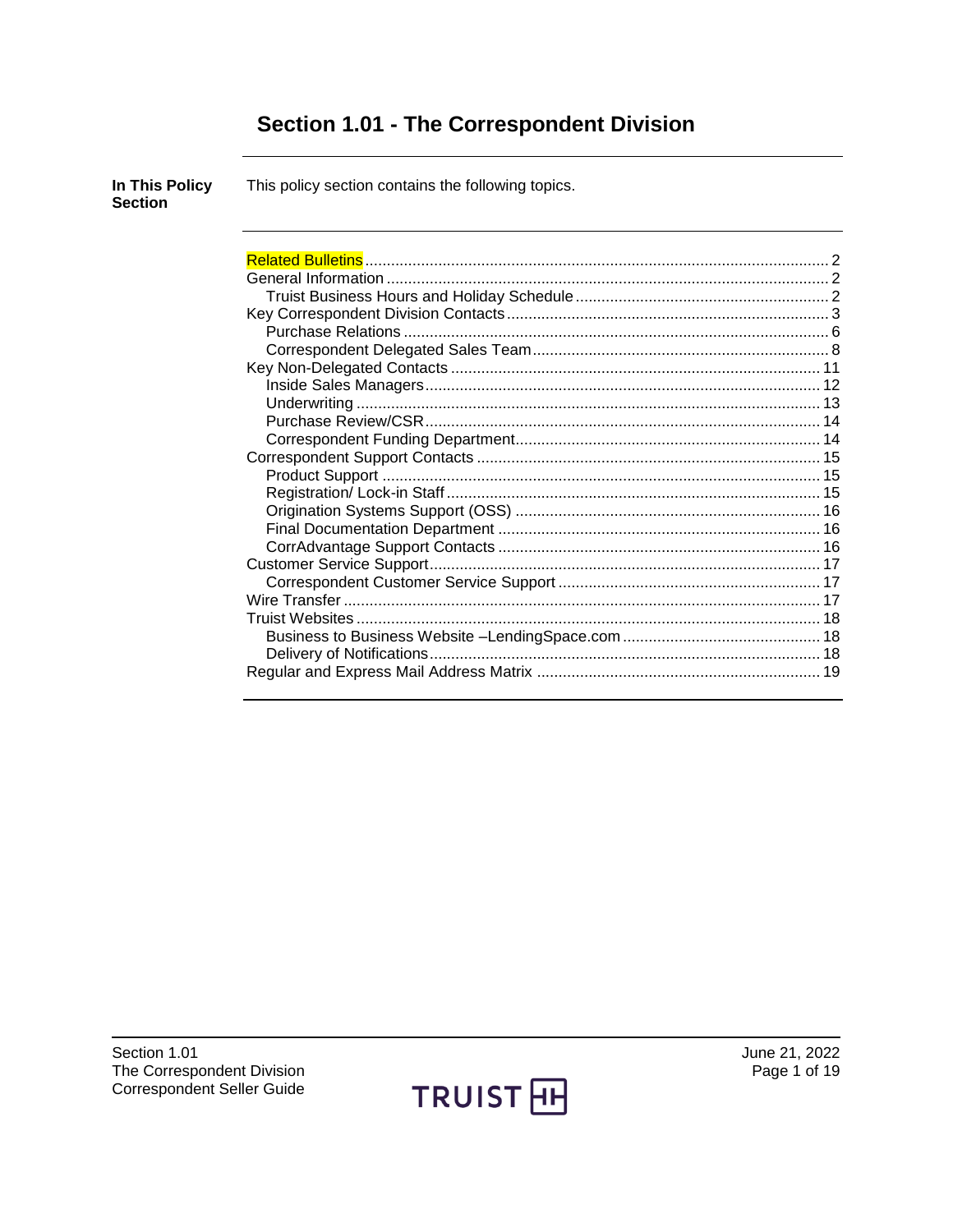#### <span id="page-1-0"></span>**Related Bulletins**

**General** Related bulletins are provided below in PDF format. To view the list of published bulletins, select the applicable year below.

- $\bullet$  [2022](https://truistsellerguide.com/manual/cor/bulletins/Related%20Bulletins/2022/CCorrespondentDivision2022.pdf)
- [2021](https://truistsellerguide.com/manual/cor/bulletins/Related%20Bulletins/2021/CCorrespondentDivision2021.pdf)
- $\bullet$  [2020](https://truistsellerguide.com/manual/cor/bulletins/Related%20Bulletins/2020/CCorrespondentDivision2020.pdf)
- $2019$  $2019$

#### <span id="page-1-1"></span>**General Information**

<span id="page-1-2"></span>

| General                                                      | Questions concerning sales and marketing may be directed to the Correspondent<br>Division. Personnel and their direct numbers follow.        |                                                                                         |                                                                                          |
|--------------------------------------------------------------|----------------------------------------------------------------------------------------------------------------------------------------------|-----------------------------------------------------------------------------------------|------------------------------------------------------------------------------------------|
| <b>Truist Business</b><br><b>Hours and</b><br><b>Holiday</b> | The business hours of Truist are between 8:00 a.m. and 5:00 p.m.<br>(EST or EDT, as applicable). Truist is closed on the following holidays: |                                                                                         |                                                                                          |
| <b>Schedule</b>                                              | New Year's Day<br>Martin Luther King, Jr. Day<br>President's Day<br>Memorial Day                                                             | Independence Day<br>٠<br>Juneteenth<br>٠<br>Labor Day<br>$\bullet$<br>Columbus Day<br>٠ | Veterans Day<br>$\bullet$<br>Thanksgiving Day<br>$\bullet$<br>Christmas Day<br>$\bullet$ |



Broker Seller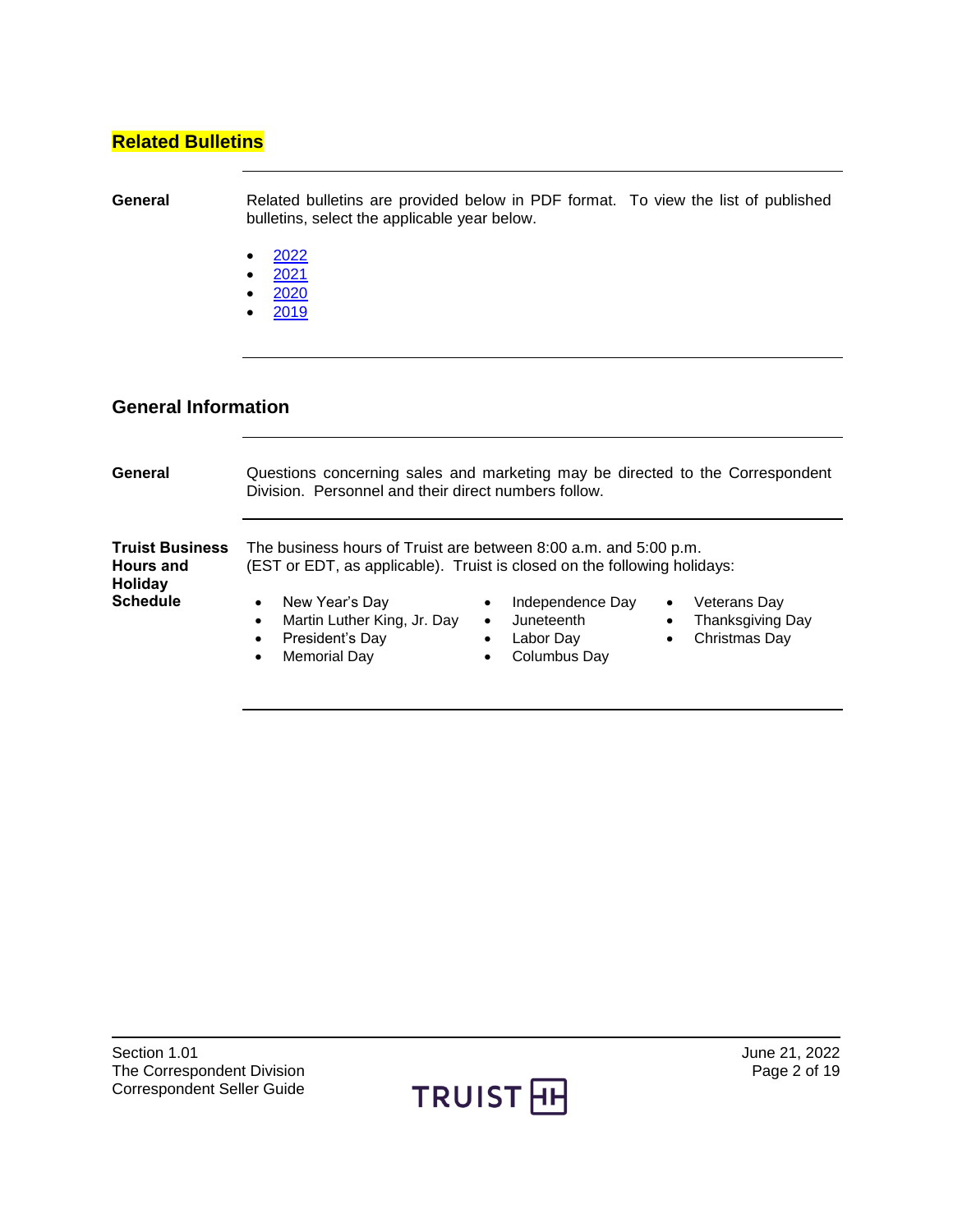# <span id="page-2-0"></span>**Key Correspondent Division Contacts**

| <b>Matthew Holland, Senior Vice President</b><br>Head of Correspondent and Warehouse Lending Channel<br>Matthew.W.Holland@truist.com | 804.291.0306 |
|--------------------------------------------------------------------------------------------------------------------------------------|--------------|
| <b>Elizabeth Godwin, Senior Vice President</b><br><b>Correspondent National Operations Leader</b><br>Elizabeth.Godwin@truist.com     | 804 291 0164 |
| <b>Tina Wells, Vice President</b><br><b>Client Delight Manager</b><br>Tina.Wells@truist.com                                          | 252-296-0268 |
| Dave Van Aken, Vice President<br>Sale Administration and Support Manager<br>Dave.VanAken@truist.com                                  | 804.319.8886 |
| Ana Restrepo, Vice President<br><b>Delegated Quality Manager</b><br>Ana.Restrepo@truist.com                                          | 252.296.0359 |
| <b>Debbie Markert, Senior Vice President</b><br>National Correspondent Credit Leader<br>Debbie.Markert@truist.com                    | 804 291 0874 |

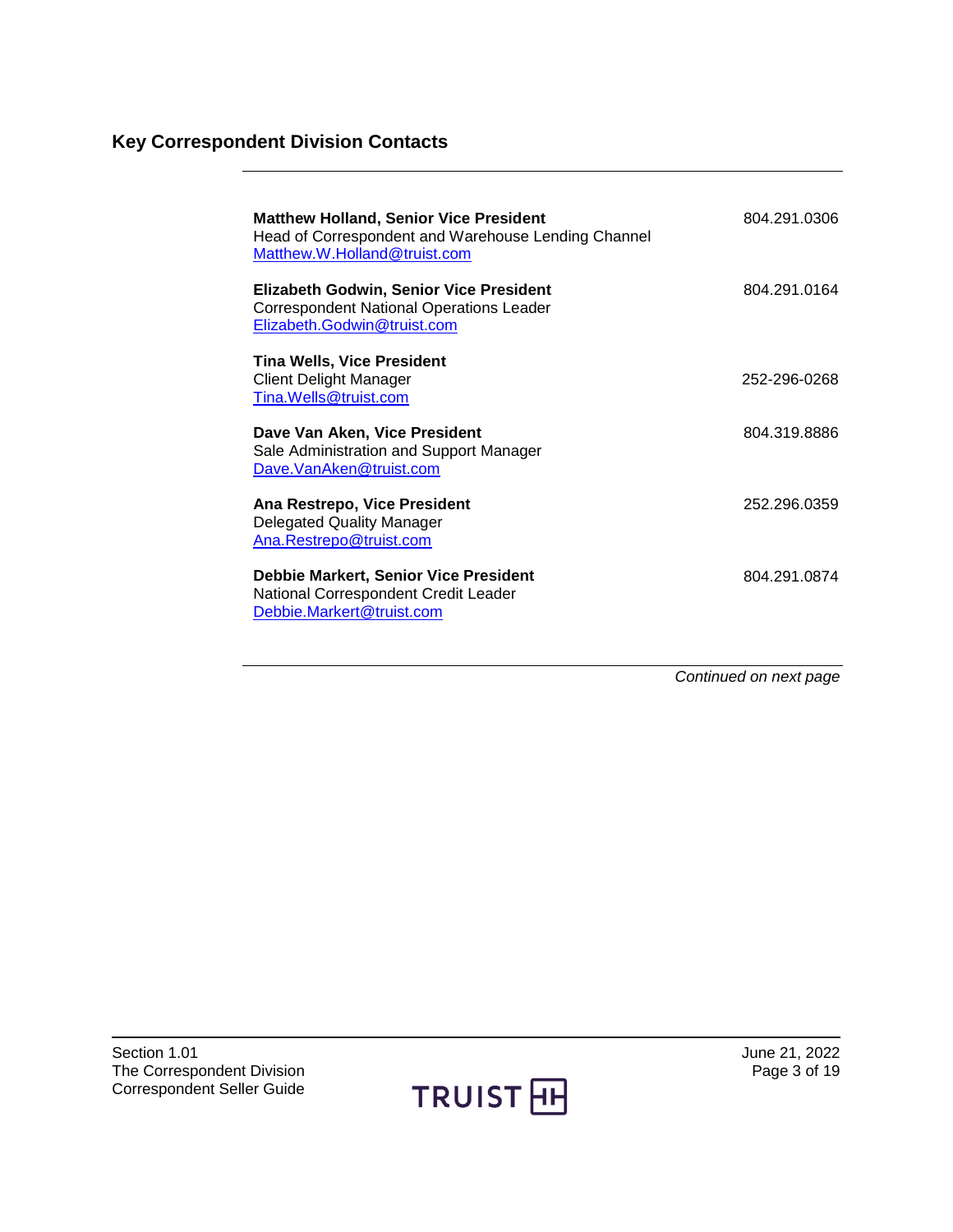| <u>Richmond, VA</u><br>Campus | <b>Meredith Cox, Vice President</b><br>Campus Manager<br>Meredith.Cox@truist.com                           | 252-296-0234 |
|-------------------------------|------------------------------------------------------------------------------------------------------------|--------------|
|                               | <b>Susan Michaels, Vice President</b><br>Flood Manager<br>Susan.G.Michaels@truist.com                      | 804.291.0314 |
|                               | Kathy Neldon, Vice President<br><b>Compliance Manager</b><br>Kathryn.Neldon@truist.com                     | 804.923.0712 |
|                               | Madeline LaRose, Assistant Vice President<br><b>Offshore Funding Manager</b><br>Madeline.LaRose@truist.com | 804.319.2461 |
|                               | Pam Rooker, Assistant Vice President<br>Offshore Setup Manager<br>Pam.Rooker@truist.com                    | 804.291.2300 |
|                               | LaTasha Wagstaff, Vice President<br>Execution & Implementation Manager<br>LaTasha.T.Wagstaff@truist.com    | 804.319.4585 |
| Irvine, CA<br>Campus          | <b>Vicky Hamilton, Senior Vice President</b><br>Senior Campus Manager<br>Vicky.L.Hamilton@truist.com       | 949.341.5858 |
|                               | <b>Desiree Craig, Vice President</b><br>Non-Delegated Purchase Manager<br>Desiree.Craig@truist.com         | 949.341.5813 |
|                               | <b>Scott Schurmer, Vice President</b><br>Purchase Review Manager<br>Scott.Schurmer@truist.com              | 949.341.5873 |
|                               | Amanda G. Frost, Assistant Vice President<br><b>Purchase Review Manager</b><br>Amanda.G.Frost@truist.com   | 804.291.0798 |
|                               | Misty Humphrey, Assistant Vice President<br>Vendor Relationshp Manager<br>Misty.Humphrey@truist.com        | 804.252.7615 |
|                               | <b>Sherry Carter, Assistant Vice President</b><br>Vendor Relationship Manager<br>Sherry.Carter@truist.com  | 804.370.7222 |

*Continued on next page*

Section 1.01 June 21, 2022<br>The Correspondent Division **1.01** June 21, 2022 The Correspondent Division Correspondent Seller Guide

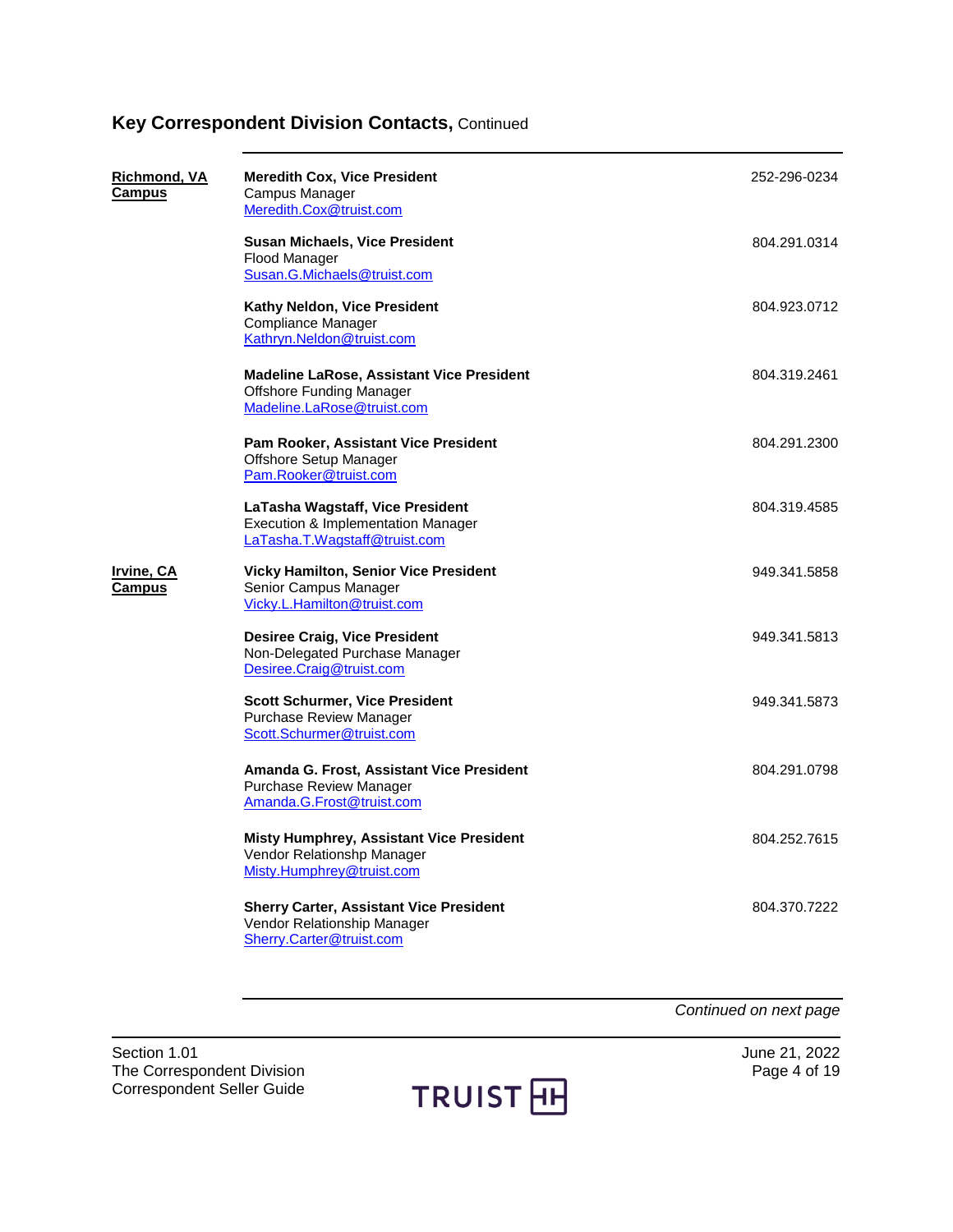| <u>Irvine, CA</u><br><b>Campus</b> | Donna Baker, Assistant Vice President<br><b>Purchase Review Manager</b><br>Donna.Baker@truist.com                      | 252.296.0292 |
|------------------------------------|------------------------------------------------------------------------------------------------------------------------|--------------|
| <b>Wilson, NC</b><br><b>Campus</b> | <b>Christina Powers, Senior Vice President</b><br>Senior Campus Manager<br>Christina.Powers@truist.com                 | 252.296.0259 |
|                                    | <b>Alana Gilbert, Vice President</b><br><b>Purchase Review Manager</b><br>Alana.Gilbert@truist.com                     | 252.296.0269 |
|                                    | Jennifer McLeod, Assistant Vice President<br><b>Purchase Review Manager</b><br>Jennifer.McLeod@truist.com              | 252.296.0282 |
|                                    | Amanda Capps, Assistant Vice President<br><b>Purchase Review Manager</b><br>Amanda.Capps@truist.com                    | 252.296.0289 |
|                                    | <b>Bridgett Tedder, Assistant Vice President</b><br><b>Onshore Setup Funding Manager</b><br>Bridgett.Tedder@truist.com | 252.296.0942 |
|                                    | Julie Wood, Assistant Vice President<br>Correspondent Purchase Review Manager<br>Julie.Wood@truist.com                 | 252.296.0274 |
|                                    | <b>DeAndra Lucas, Assistant Vice President</b><br>Onshore Set Up Manager<br>Deandra.Lucas@truist.com                   | 252.360.2039 |
|                                    | Victoria Barnett, Vice President<br><b>Purchase Relations Manager</b><br>Victoria.Barnett@truist.com                   | 252.296.0266 |
|                                    | <b>Julie Grubb, Vice President</b><br><b>Purchase Relations Manager</b><br>Julie.Grubb@truist.com                      | 252.296.0202 |
|                                    | <b>Melissa Sutton, Assistant Vice President</b><br>Purchase Review Manager<br>Melissa.Sutton@truist.com                | 252.296.0944 |
|                                    |                                                                                                                        |              |

*Continued on next page*

Section 1.01<br>
The Correspondent Division<br>
The Correspondent Division<br>
The Correspondent Division<br>
Section<br>
21, 2022 The Correspondent Division Correspondent Seller Guide

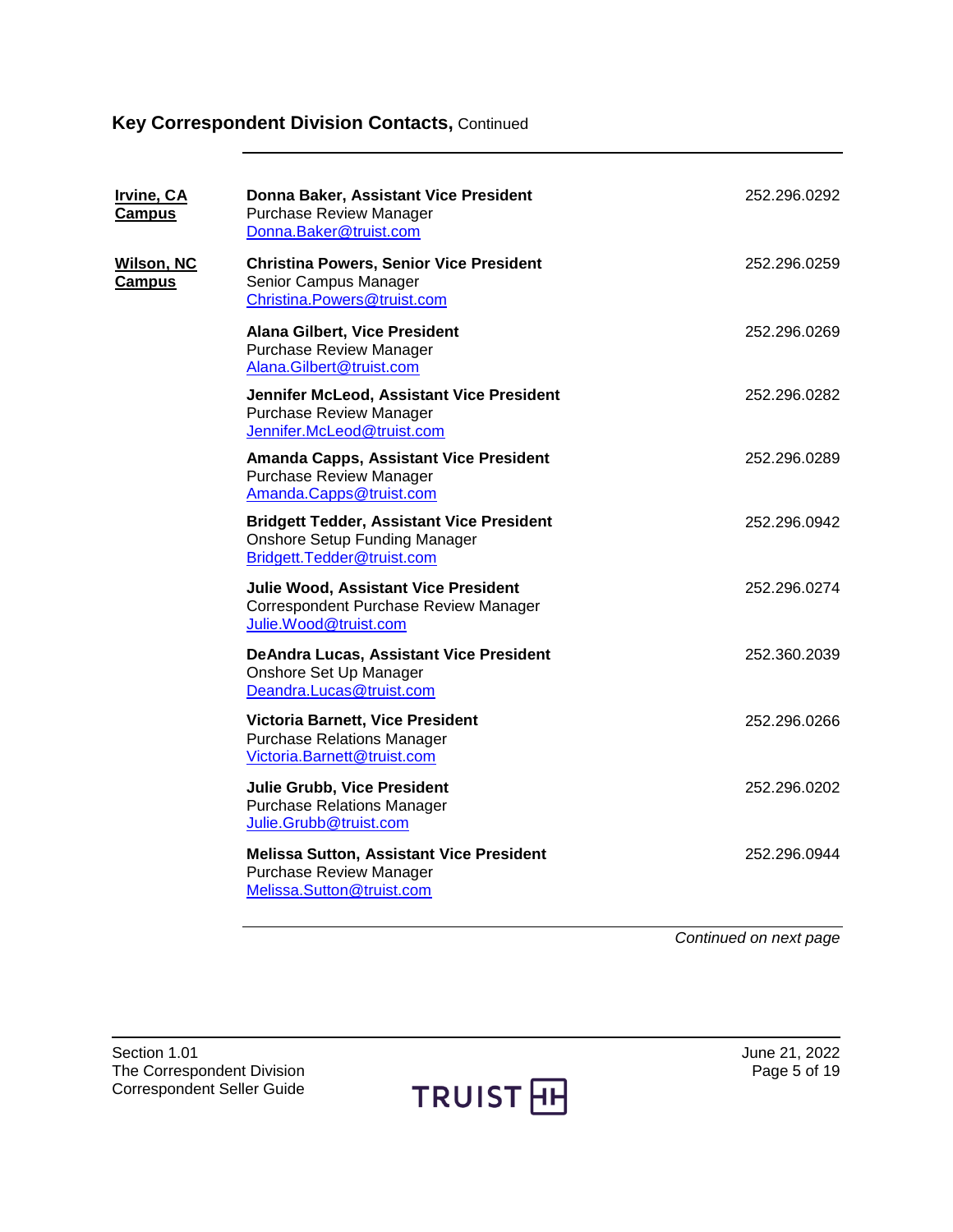<span id="page-5-0"></span>

| <b>Purchase</b><br><b>Relations</b> | <b>Teresa Johnston, Vice President</b><br><b>Purchase Relations Manager</b><br>Teresa.Johnston@truist.com   | 804.291.0826 |
|-------------------------------------|-------------------------------------------------------------------------------------------------------------|--------------|
|                                     | <b>Julie Grubb, Vice President</b><br><b>Purchase Relations Manager</b><br>Julie.Grubb@truist.com           | 252.296.0202 |
|                                     | <b>Victoria Barnett, Vice President</b><br><b>Purchase Relations Manager</b><br>Victoria.Barnett@truist.com | 252.296.0266 |

| <b>Purchase Relations Specialist</b> | <b>Contact Information</b>                   |
|--------------------------------------|----------------------------------------------|
| Donna Holley                         | 804.291.2201<br>Donna.Holley@truist.com      |
| Alicia Lynch                         | 804.291.0004<br>Alicia.Lynch@truist.com      |
| <b>Helen Duty</b>                    | 804.923.0706<br>Helen.Duty@truist.com        |
| Melanie Little                       | 804.923.0710<br>Melanie.Little@truist.com    |
| Tiffany Hoffman                      | 804.291.0877<br>Tiffany.L.Hoffman@truist.com |
| <b>Sherita Frederick</b>             | 804.923.0707<br>Sherita.Frederick@truist.com |
| Yashica Dennis                       | 804.291.0381<br>Yashica.Dennis@truist.com    |
| Tanya Tyree Cole                     | tanya.tyreecole@truist.com                   |

Section 1.01<br>The Correspondent Division<br>The Correspondent Division<br>Correspondent Division<br>Correspondent Division<br>Correspondent Division<br>Correspondent Division The Correspondent Division Correspondent Seller Guide

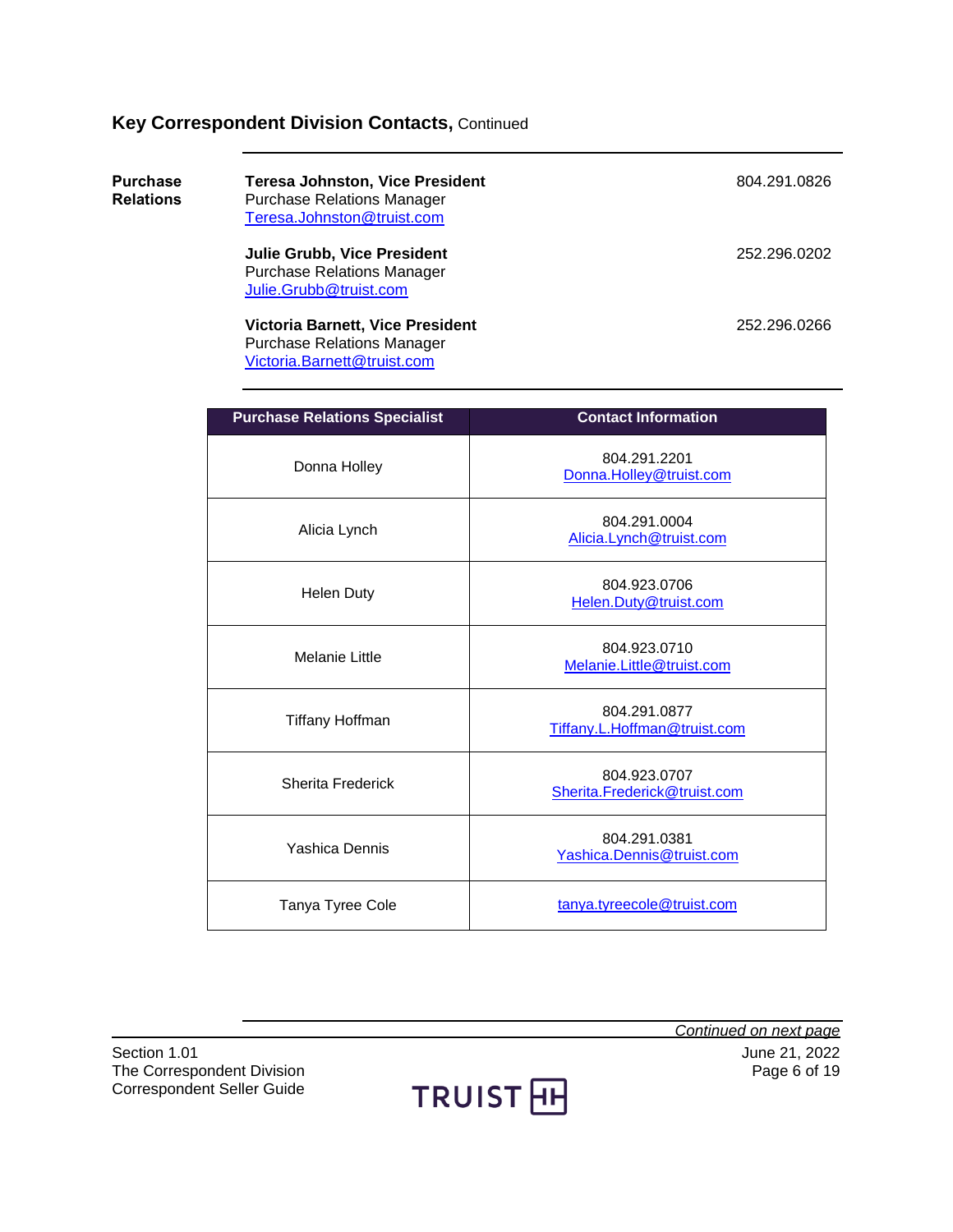| <b>Purchase</b>           | <b>Purchase Relations Specialist</b> | <b>Contact Information</b>                    |
|---------------------------|--------------------------------------|-----------------------------------------------|
| Relations,<br>(continued) | Ayodele Shokunbi                     | 804.291.0852<br>ayodele.shokunbi@truist.com   |
|                           | Marissa Tarzier                      | 804.319.2722<br>marissa.a.tarzier@truist.com  |
|                           | Amanda Bedford                       | 252.296.0233<br>Amanda.Bedford@truist.com     |
|                           | Kassy Whitlow                        | 252.296.0901<br>Kassy.Whitlow@truist.com      |
|                           | Jada Oakey                           | 252.296.0980<br>Jada.Oakey@truist.com         |
|                           | Leiny Gibson                         | 252.296.0291<br>Leiny.Gibson@truist.com       |
|                           | Tara Lyons                           | 252.296.0907<br>Tara.Lyons@truist.com         |
|                           | Debra Burke                          | 252.296.0443<br>Debra.Burke@truist.com        |
|                           | Michaela Cartagena                   | 252.296.0104<br>Michaela.Cartagena@truist.com |
|                           | Jessica Faulk                        | Jessica.Faulk@truist.com                      |
|                           | Morenda Barnes                       | 252.296.0906<br>Morenda.Barnes@truist.com     |
|                           | Rebecca Wilson                       | 252.296.0410<br>RLWilson@truist.com           |
|                           | Samantha Joann Edmondson             | 252.296.0446<br>Samantha.Edmondson@truist.com |
|                           | Stephanie Bass                       | 252.296.0862<br>Stephanie.bass@truist.com     |

Section 1.01<br>
The Correspondent Division<br>
The Correspondent Division<br>
The Correspondent Division<br>
Section<br>
21, 2022 The Correspondent Division Correspondent Seller Guide

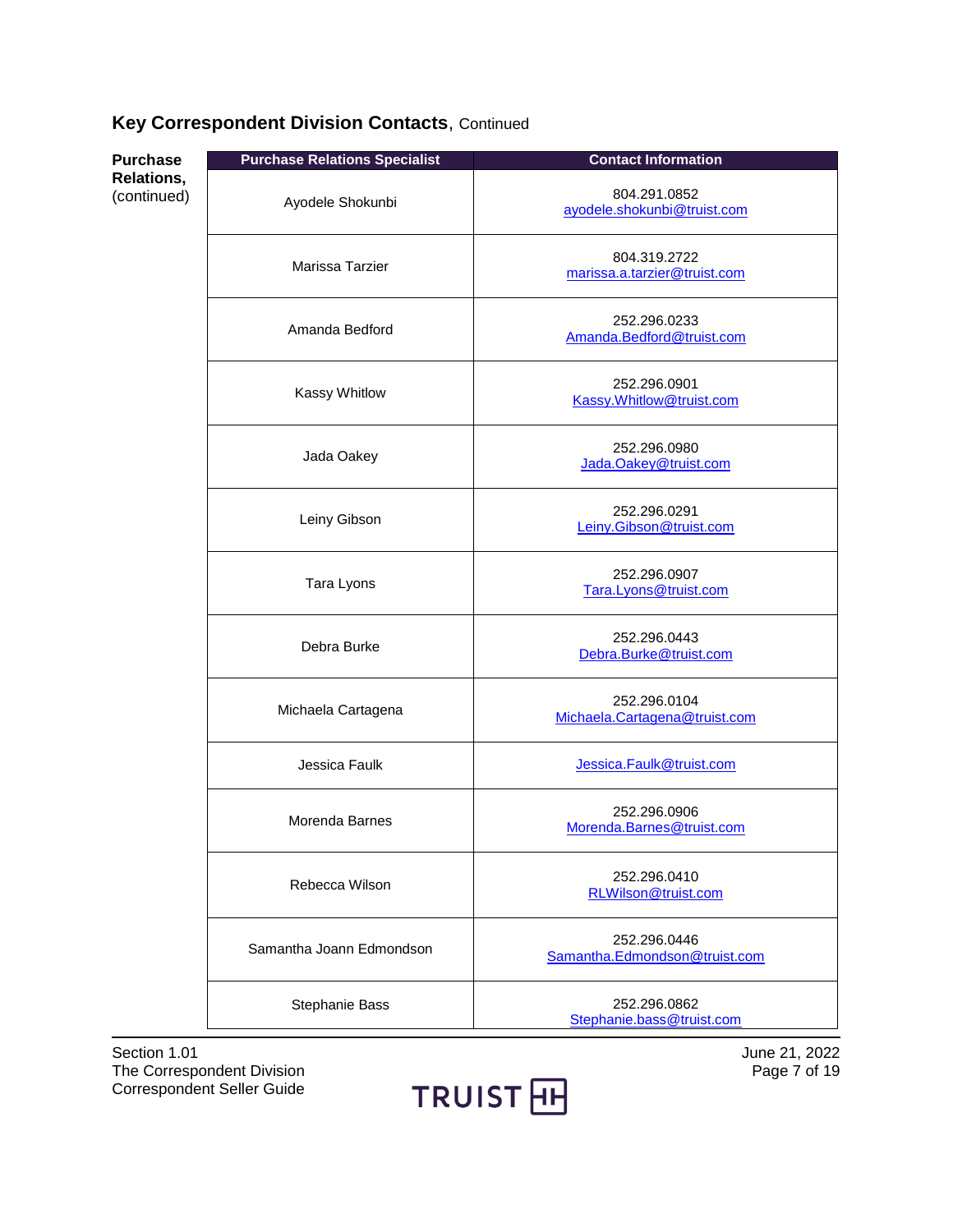<span id="page-7-0"></span>

| Correspondent<br><b>Delegated</b><br><b>Sales Team</b> | <b>Robert Ross, Senior Vice President</b><br>Correspondent Western Division Production Manager<br>Robert.Ross@truist.com  | 918.364.1112 |  |
|--------------------------------------------------------|---------------------------------------------------------------------------------------------------------------------------|--------------|--|
|                                                        | <b>Cristy DeWitt, Senior Vice President</b><br><b>Correspondent Senior Production Manager</b><br>Cristy.Dewitt@truist.com | 904.710.8175 |  |

The following table shows Delegated Account Manager and Correspondent Relations Coordinator Teams:

| <b>States</b>       | <b>Phone Number</b> |
|---------------------|---------------------|
| CT, IN, MA, ME, NH, | 508.380.1801        |
| NY, RI, VT          |                     |
|                     |                     |
|                     |                     |
|                     | 804.923.0708        |
|                     |                     |
|                     |                     |
| IA, MI, MO, MN, WI  | 816.674.6912        |
|                     |                     |
|                     |                     |
|                     |                     |
|                     | 804.923.0705        |
|                     |                     |
|                     |                     |
| AL, AR, KS, LA, MS, | 501.258.4425        |
| NE, OK              |                     |
|                     |                     |
|                     |                     |
|                     | 252.296.0863        |
|                     |                     |
|                     |                     |
|                     |                     |
|                     |                     |

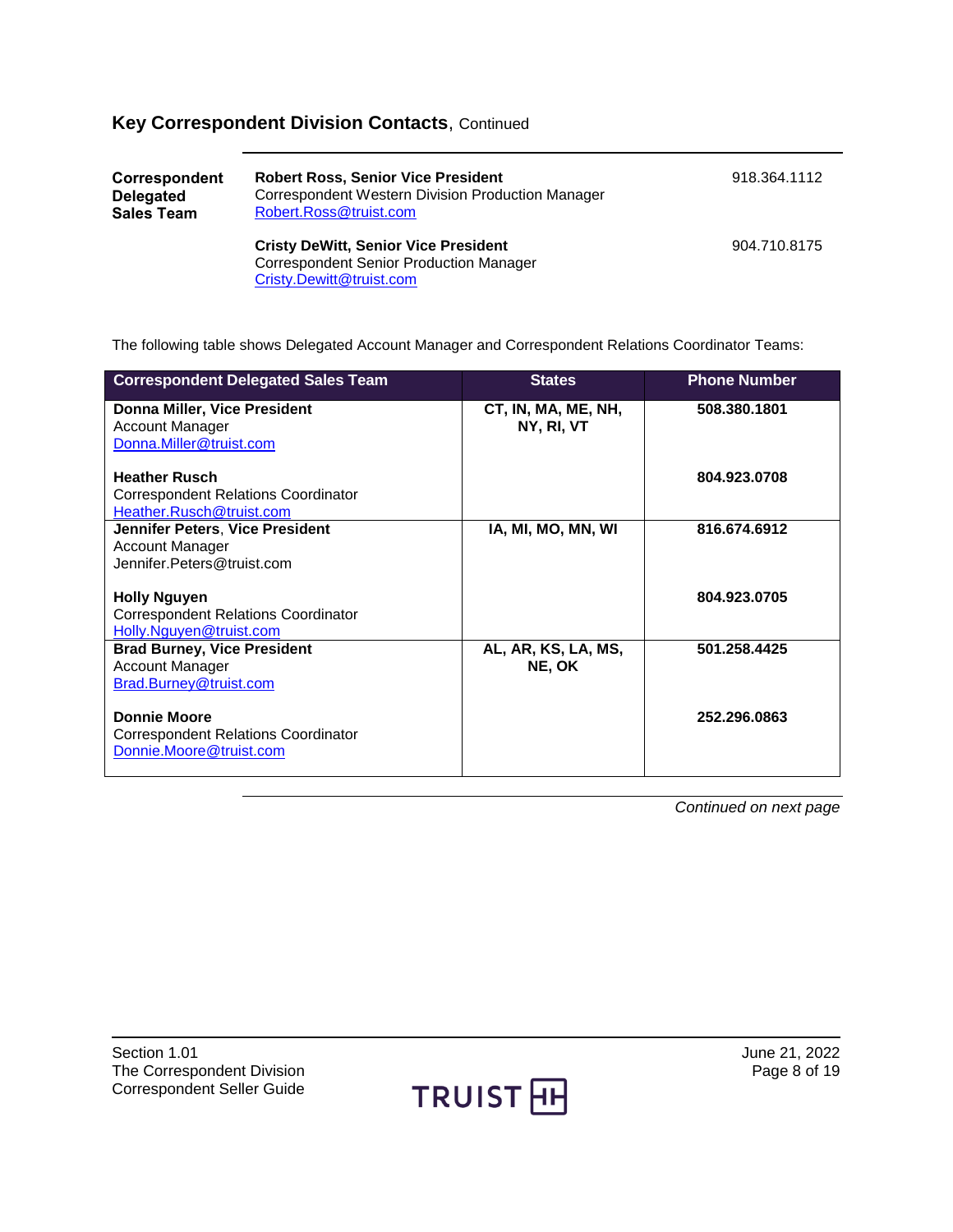#### **Correspondent Delegated Sales Team,** (continued)

| <b>Correspondent Delegated Sales Team</b>                                                              | <b>States</b>            | <b>Phone Number</b>                          |
|--------------------------------------------------------------------------------------------------------|--------------------------|----------------------------------------------|
| Melissa Van Horn, Vice President<br><b>Account Manager</b><br>Melissa.L.VanHorn@truist.com             | $\overline{\mathsf{TX}}$ | Office: 805.439.1317<br>Mobile: 805.550.6193 |
| <b>Rich Robertson</b><br><b>Correspondent Relations Coordinator</b><br>Richard.E.Robertson@truist.com  |                          | 804.923.0713                                 |
| <b>Mark Egolf, Vice President</b><br><b>Account Manager</b><br>Mark.Egolf@truist.com                   | DC, DE, MD, NJ, PA       | 410.279.6437                                 |
| Natylia Bradberry<br><b>Correspondent Relations Coordinator</b><br>Natylia.Bradberry@truist.com        |                          | 619.866.0591                                 |
| Karen Anderson, Vice President<br><b>Account Manager</b><br>Karen.Anderson@truist.com                  | AZ, CO, NM, UT           | 480.205.4485                                 |
| <b>Holly Nguyen</b><br><b>Correspondent Relations Coordinator</b><br>Holly.Nguyen@truist.com           |                          | 804.923.0705                                 |
| <b>Steven Campbell, Vice President</b><br><b>Account Manager</b><br>Steven.Campbell@truist.com         | KY, NC, OH, SC           | 800.803.5549                                 |
| <b>Heather Rusch</b><br><b>Correspondent Relations Coordinator</b><br>Heather.Rusch@truist.com         |                          | 804.923.0708                                 |
| Kym Wright, Vice President<br><b>Account Manager</b><br>Kymberly.Wright@truist.com                     | NV, CA                   | 760.518.8527                                 |
| <b>Lincoln Branscome</b><br><b>Correspondent Relations Coordinator</b><br>Lincoln.Branscome@truist.com |                          | 804.823.0702                                 |

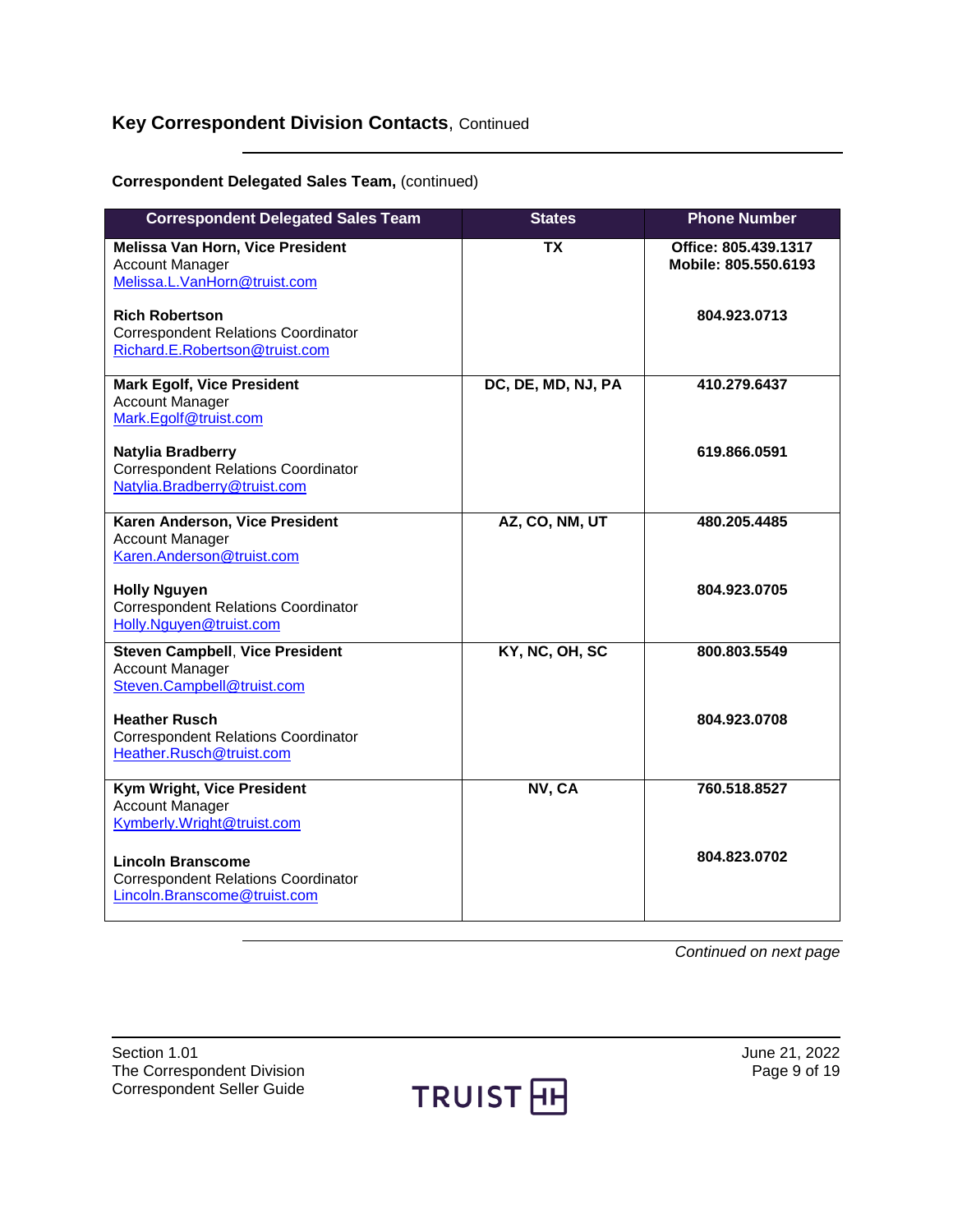#### **Correspondent Delegated Sales Team**, (continued)

| <b>Correspondent Delegated Sales Team</b>                                                      | <b>States</b>                 | <b>Phone Number</b> |
|------------------------------------------------------------------------------------------------|-------------------------------|---------------------|
| Sam Hall, Vice President<br><b>Account Manager</b><br>Sam.Hall@truist.com                      | TN, VA, WV                    | 804.282.4019        |
| <b>Diane Grady</b><br><b>Correspondent Relations Coordinator</b><br>Diane.Grady@truist.com     |                               | 804.923.0703        |
| <b>Randy Cowell, Vice President</b><br><b>Account Manager</b><br>Randy.Cowell@truist.com       | ID, MT, ND, OR, SD,<br>WA, WY | 509.999.5321        |
| <b>Rich Robertson</b><br>Correspondent Relations Coordinator<br>Richard.E.Robertson@truist.com |                               | 804.923.0713        |
| <b>Eric Blanks, Vice President</b><br><b>Account Manager</b><br>Eric.Blanks@truist.com         | FL, GA, IL                    | 706.338.6012        |
| Lincoln Branscome<br>Correspondent Relations Coordinator<br>Lincoln.Branscome@truist.com       |                               | 804.923.0702        |

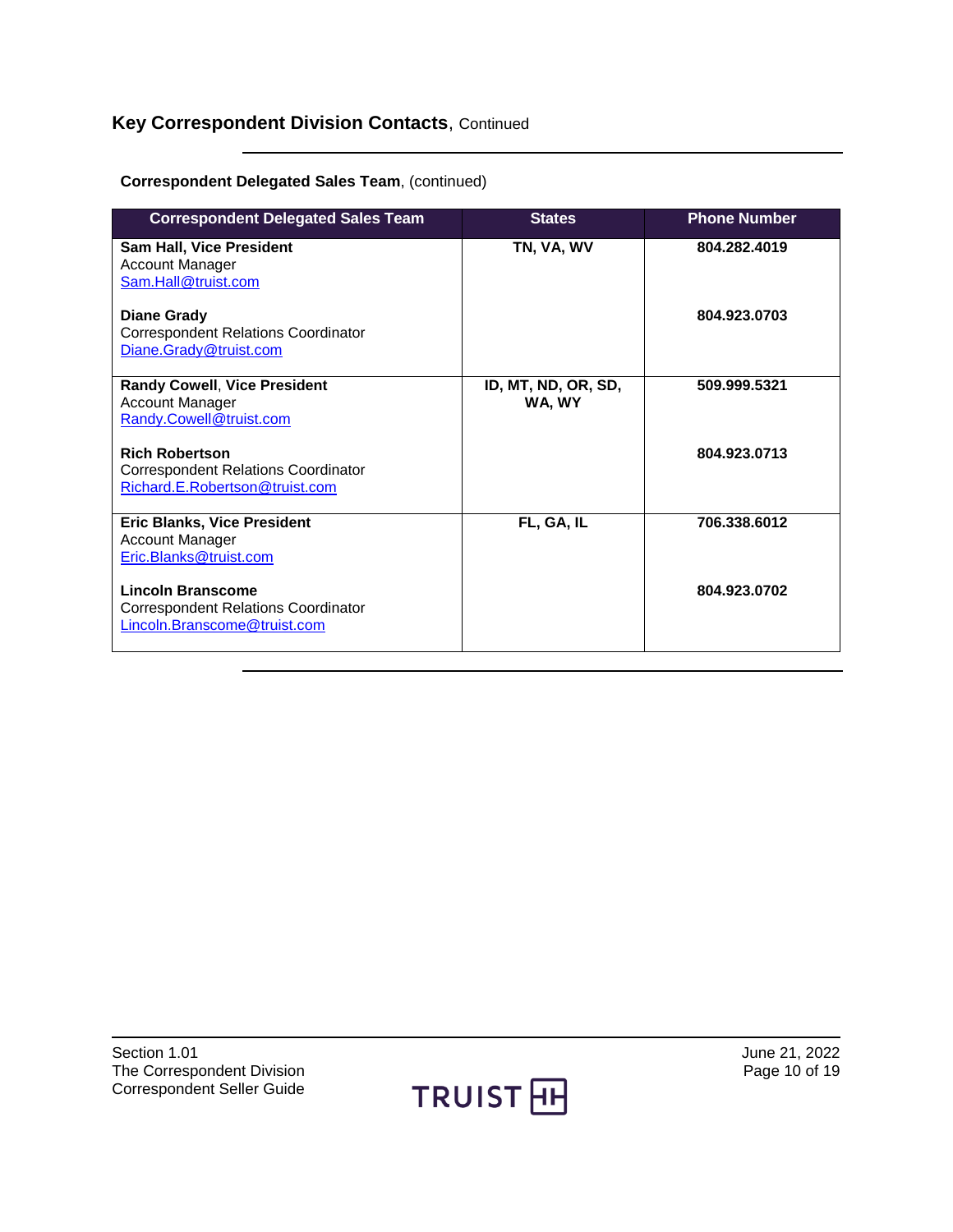# <span id="page-10-0"></span>**Key Non-Delegated Contacts**

| <b>Matthew Holland, Senior Vice President</b><br>Head of Mortgage Correspondent and Warehouse Lending<br>Channel<br>Matthew.W.Holland@truist.com | 804.291.0306 |
|--------------------------------------------------------------------------------------------------------------------------------------------------|--------------|
| <b>Cristy DeWitt, Senior Vice President</b><br><b>Correspondent Senior Production Manager</b><br>Cristy.DeWitt@truist.com                        | 904.710.8175 |
| Dave Van Aken, Vice President<br>Sales Administration and Support Manager<br>Dave.VanAken@truist.com                                             | 804.319.8886 |
| <b>Vicky Hamilton, Senior Vice President</b><br>Senior Campus Manager<br>Vicky.L.Hamilton@truist.com                                             | 949.341.5858 |
| <b>Debbie Markert, Senior Vice President</b><br>National Correspondent Credit Leader<br>Debbie.Markert@truist.com                                | 804.291.0874 |
| <b>Robert Ross, Senior Vice President</b><br>Sales - Western Division<br>Robert.Ross@truist.com                                                  | 918.364.1112 |

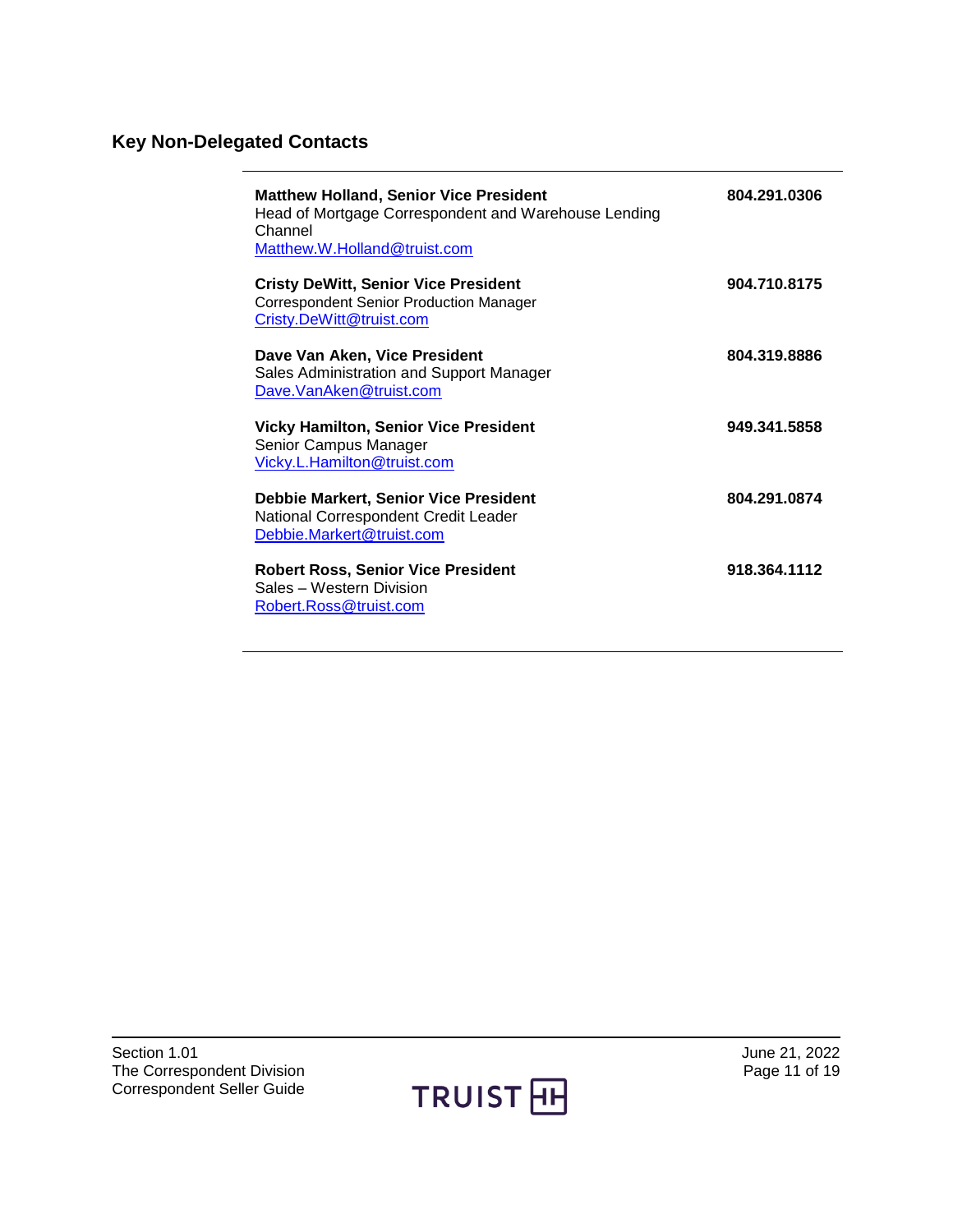## **Key Non-Delegated Division Contacts,** Continued

<span id="page-11-0"></span>

| <b>Inside Sales</b> |  |
|---------------------|--|
| <b>Managers</b>     |  |

| <b>Inside Sales Managers</b>                                                                                                                                                                  | <b>States</b>                                                                  | <b>Phone Number</b>      |
|-----------------------------------------------------------------------------------------------------------------------------------------------------------------------------------------------|--------------------------------------------------------------------------------|--------------------------|
| <b>Southeast Region</b><br><b>Rachel Bailey</b><br><b>Truist Correspondent Lending</b><br>1001 Semmes Ave<br>Mail Code 306-40-05-55<br>Richmond, VA 23224<br>Rachel.Bailey@truist.com         | AL, AR, DC, DE, $ $<br>FL, GA, KY, LA,<br>MD, MS, NC, SC,<br>TN. VA            | 804.658.4461<br>(Office) |
| <b>Southwest Region</b><br>Gloria Papa<br><b>Truist Correspondent Lending</b><br>133 Technology Drive, Suite 250<br>Irvine, CA 92618<br>Gloria.J.Papa@truist.com                              | AZ, CO, NM, NV,<br>TX, Southern CA,<br>UT                                      | 714.476.4144<br>(Office) |
| <b>Northeast Region</b><br><b>Anthony Freeman</b><br><b>Truist Correspondent Lending</b><br>1001 Semmes Ave.,<br>Mail Code 306-40-05-55<br>Richmond, VA 23224<br>Anthony.R.Freeman@truist.com | CT, IA, IL, IN,<br>MA, ME, MI, MN,<br>MO, NH, NJ, NY,<br>OH, PA, RI, VT,<br>WI | 515.783.2201<br>(Office) |
| Northwest Region, Non-Delegated<br><b>Barbara Nelson</b><br><b>Truist Correspondent Lending</b><br>133 Technology Drive, Suite 250<br><b>Irvine, CA 92618</b><br>Barbara.Nelson@truistt.com   | ID, KS, MT, ND,<br>NE, Northern CA,<br>OK, OR, SD,<br>WA, WY                   | 949.542.3811<br>(Office) |



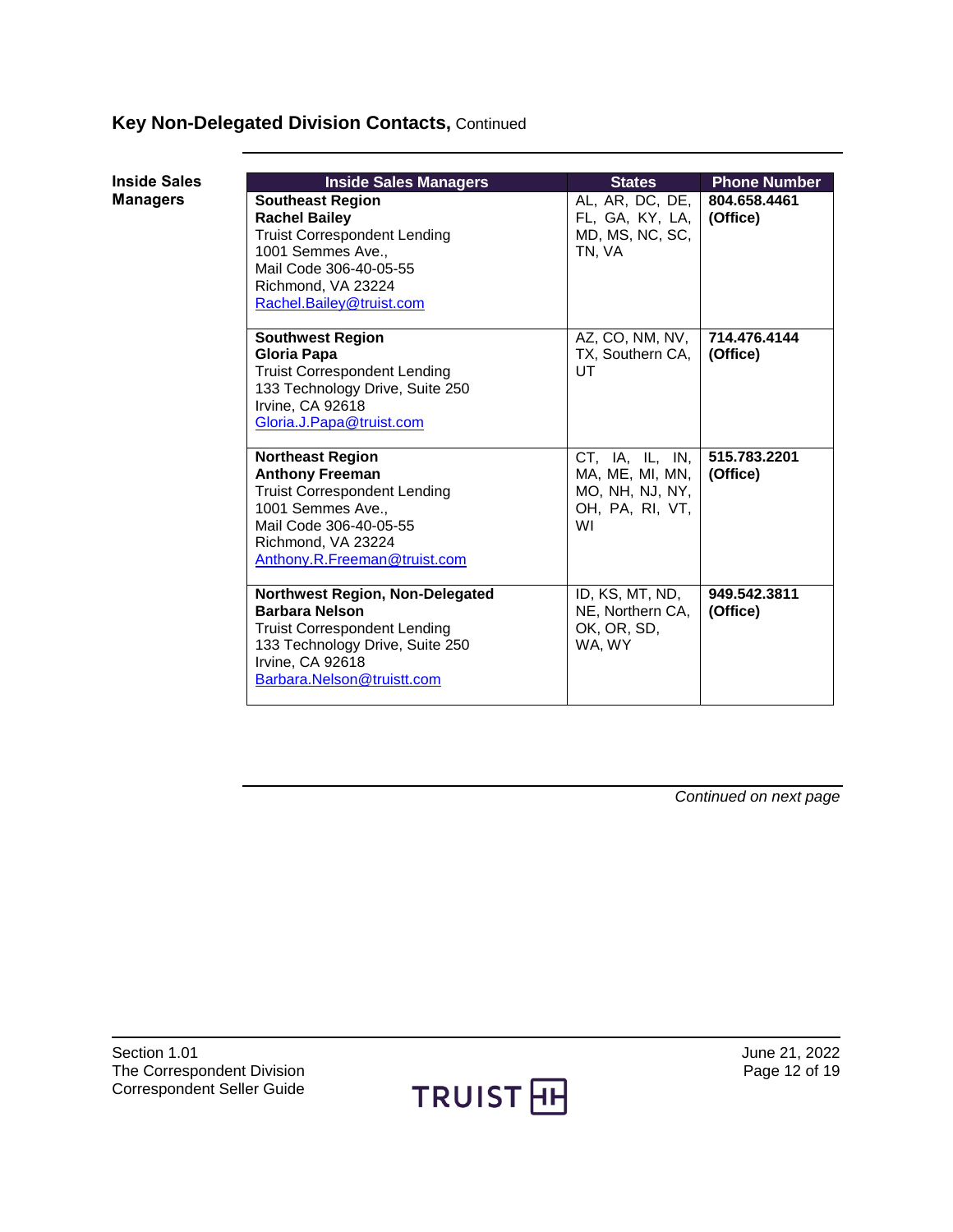## **Key Non-Delegated Division Contacts,** Continued

<span id="page-12-0"></span>

| <b>Underwriting</b> | <b>Judy Hall, Vice President</b><br>Underwriting Manager Richmond, VA<br>Judy.Hall@truist.com                                          | 804.319.2068 |
|---------------------|----------------------------------------------------------------------------------------------------------------------------------------|--------------|
|                     | <b>Terri Rex, Vice President</b><br>Underwriting Manager Irvine, CA<br>Terri.Rex@truist.com                                            | 949.341.5910 |
|                     | <b>Trena Hoskins, Vice President</b><br>Underwriting Manager Duluth, GA<br>Trena.Hoskins@truist.com                                    | 770.936.3341 |
|                     | Kim McLane, Vice President<br>Underwriting Manager, Southport, NC<br>Kimberly.Mclane@truist.com                                        | 804.923.0640 |
|                     | <b>Lisa Kurtz, Vice President</b><br>Underwriting Support Manager Richmond, VA<br>Lisa.Kurtz@truist.com                                | 804.319.2455 |
|                     | <b>Underwriting Support and General Underwriting</b><br>Questions $(8 a.m. - 8 p.m. EST)$                                              | 800.382.2111 |
|                     | Loan Status Calls and Current Underwriting Turn Time                                                                                   | 800.382.2111 |
|                     | <b>Conventional Underwriting Scenarios and Questions E-mail Box</b><br>(9 a.m. – 7 p.m. EST)<br>Correspondent. Underwriting@truist.com |              |
|                     | Reference: See Appraisal Delivery Reference Guide for information on where and                                                         |              |

how to submit appraisals.



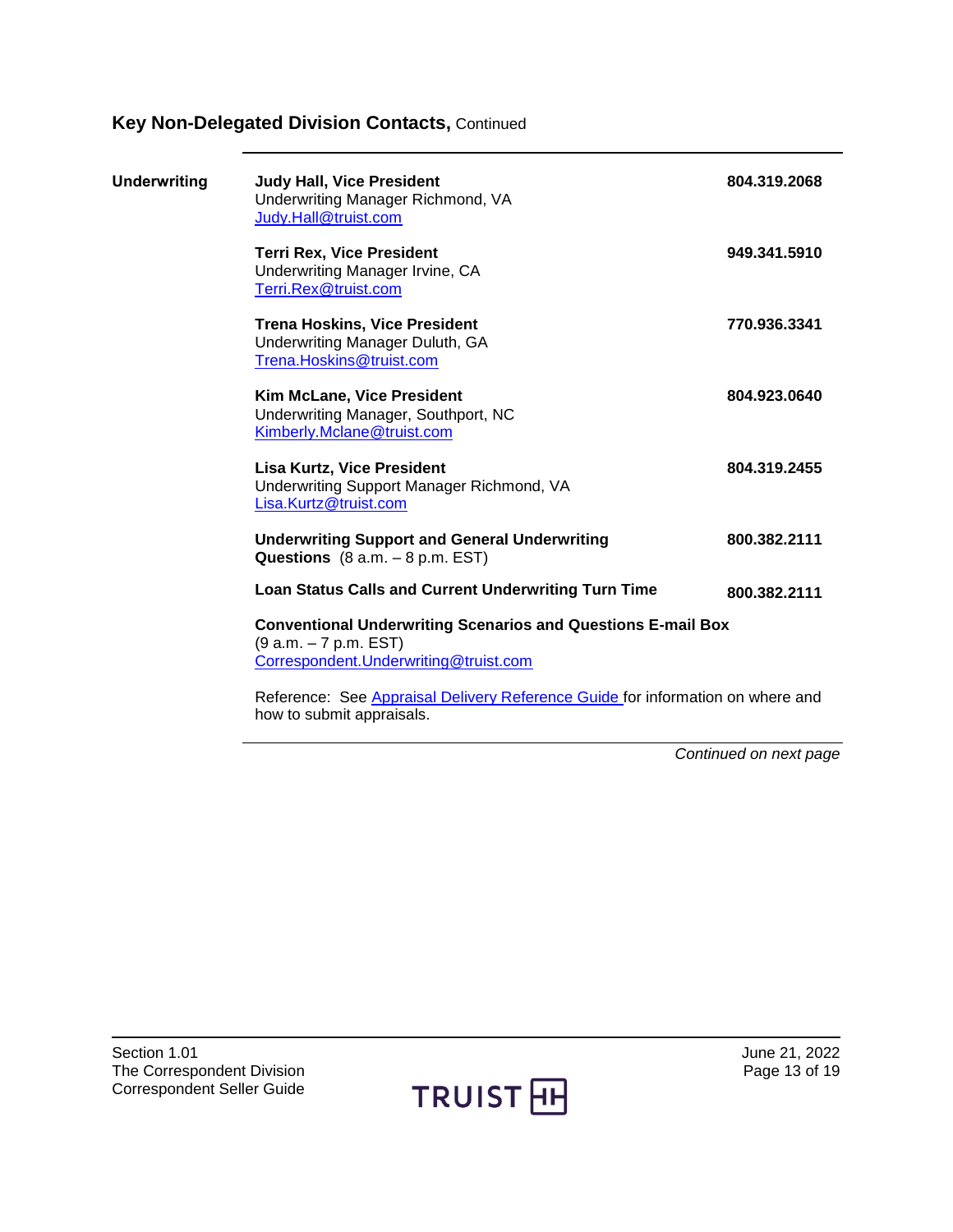## **Key Non-Delegated Division Contacts,** Continued

<span id="page-13-1"></span><span id="page-13-0"></span>

| <b>Purchase</b><br><b>Review/CSR</b>                 | <b>Vicky Hamilton, Senior Vice President</b><br>Senior Campus Manager<br>Vickly.L.Hamilton@truist.com                    | 949.341.5858 |  |
|------------------------------------------------------|--------------------------------------------------------------------------------------------------------------------------|--------------|--|
|                                                      | <b>Desiree Craig, Vice President</b><br>Non-Delegated Purchase Manager<br>Desiree.Craig@truist.com                       | 949.341.5813 |  |
|                                                      | <b>Christina Tsang, Assistant Vice President</b><br><b>Customer Service Representative</b><br>Christina.Tsang@truist.com | 949.341.5857 |  |
|                                                      | Slobodan Simikic, Assistant Vice President<br><b>Customer Service Representative</b><br>Slobodan.Simikic@truist.com      | 949.341.5843 |  |
|                                                      | Mayra Hernandez, Assistant Vice President<br><b>Customer Service Representative</b><br>Mayra.Hernandez@truist.com        | 949.341.5856 |  |
|                                                      | Vivian Delfin, Assistant Vice President<br><b>Customer Service Representative</b><br>Vivian.Delfin@truist.com            |              |  |
| Correspondent<br><b>Funding</b><br><b>Department</b> | <b>Madeline LaRose, Assistant Vice President</b><br><b>Offshore Funding Manager</b><br>Madeline.LaRose@truist.com        | 804.319.2461 |  |
|                                                      | <b>Bridgett Tedder, Assistant Vice President</b><br><b>Onshore Funding Manager</b><br>Bridgett.Tedder@truist.com         | 252.296.0942 |  |
|                                                      |                                                                                                                          |              |  |

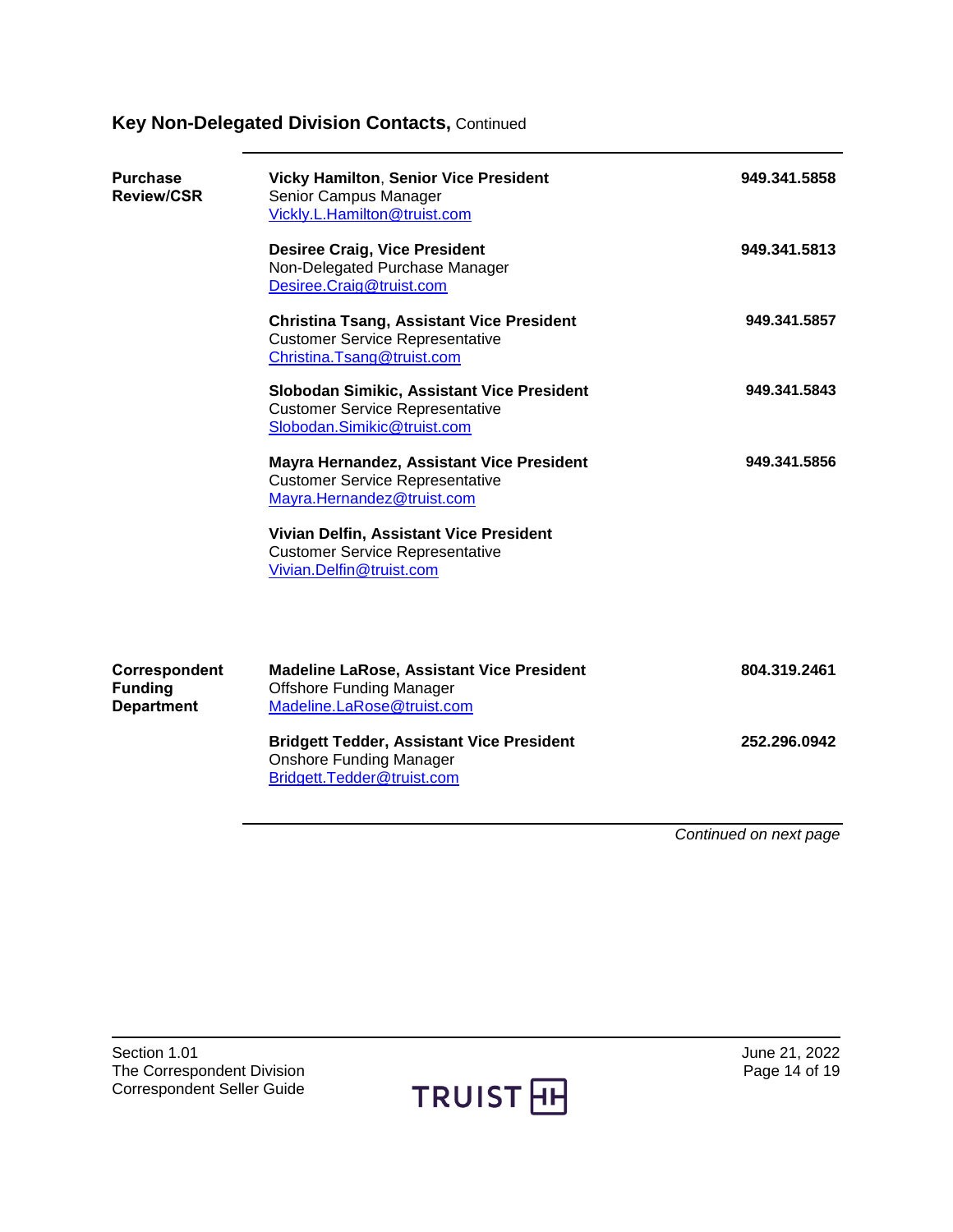### <span id="page-14-0"></span>**Correspondent Support Contacts**

<span id="page-14-2"></span><span id="page-14-1"></span>

| <b>Product</b><br><b>Support</b>      | <b>Product Support Team</b><br>CorrespondentProductSupport@truist.com                                   | 800.382.2111               |  |
|---------------------------------------|---------------------------------------------------------------------------------------------------------|----------------------------|--|
| <b>Hours of Operation</b>             |                                                                                                         | 8:00 a.m. to 6:00 p.m. EST |  |
|                                       | Facsimile                                                                                               | 804.231.7178               |  |
| Registration/<br><b>Lock-in Staff</b> | LaTekia Taylor, Officer<br>Lock Desk Team Lead<br>LaTekia.Taylor@truist.com                             | 804.923.0651               |  |
|                                       | <b>Thomas E. Kimmey</b><br>Subject Matter Expert (SME) - Pricing<br>Thomas.e.Kimmey@truist.com          |                            |  |
|                                       | Kay Marshall, First Vice President<br>Lock Desk Manager<br>Kay.Marshall@truist.com                      | 804.291.2402               |  |
|                                       | <b>Kim Goodbody, Vice President</b><br><b>Pricing Administration Manager</b><br>Kim.Goodbody@truist.com | 804.923.0650               |  |
|                                       | <b>Lock-in and Registration Desk</b>                                                                    | 800.382.2111               |  |
|                                       | <b>Hours of Operation</b>                                                                               | 8:30 a.m. to 7:00 p.m. EST |  |
|                                       | Lock in Desk E-mail Box for Changes and General Questions:<br>Correspondentlockdesk@truist.com          |                            |  |

**Note:** Locks are not accepted through the email box.

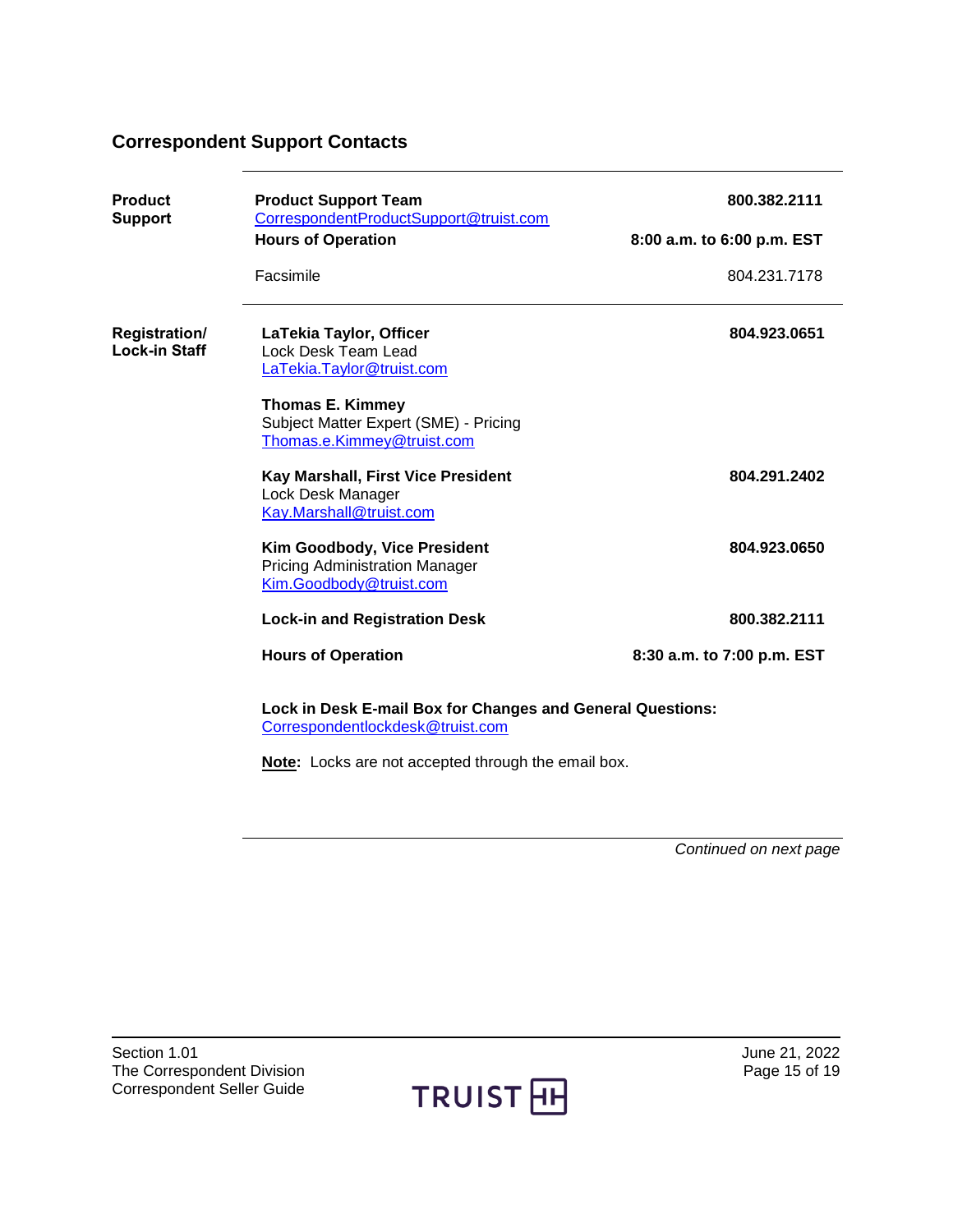## **Correspondent Support Contacts**, Continued

<span id="page-15-1"></span><span id="page-15-0"></span>

| Origination<br><b>Systems</b>                      | <b>LendingSpace Assistance</b>                                                                    | 800.382.2111              |
|----------------------------------------------------|---------------------------------------------------------------------------------------------------|---------------------------|
| Support (OSS)                                      | <b>AUS Support and OSS Team</b>                                                                   | 800.382.2111              |
|                                                    | <b>Hours of Operation</b>                                                                         | 8:00 a.m. - 7:00 p.m. EST |
| Final<br><b>Documentation</b><br><b>Department</b> | <b>Sheila Miles</b><br><b>Team Lead</b><br>Sheila.Miles@truist.com                                | 804.291.0094              |
|                                                    | <b>Simone Clark - Taylor</b><br><b>Team Lead</b><br>Simone.Clark-Taylor@truist.com                | 804.291.2200              |
|                                                    | <b>Stephanie Marcinkevich</b><br><b>Operations Manager</b><br>Stephanie.Marcinkevich@truist.com   | 804.319.2519              |
|                                                    | <b>Final Docs Email:</b><br>MTG.CorrespondentFD@truist.com                                        |                           |
|                                                    | <b>Hours of Operation:</b>                                                                        | 7:30 a.m. - 4:30 p.m. EST |
| CorrAdvantage<br><b>Support</b><br><b>Contacts</b> | <b>Funding:</b><br><b>Bridgett Tedder, Assistant Vice President</b><br>Bridgett.Tedder@Truist.com | 252.296.0942              |
|                                                    | <b>Closed Loan Set Up</b><br>DeAndra Lucas, Assistant Vice President<br>Deandra.Lucas@truist.com  | 252.360.2039              |
|                                                    | <b>Final Documents:</b><br>MTG.CorrespondentFD@truist.com                                         |                           |

<span id="page-15-2"></span>Section 1.01<br>
The Correspondent Division<br>
The Correspondent Division<br>
The Correspondent Division<br>
Section 1.01<br>
The Correspondent Division<br>
The Correspondent Division<br>
Section 1.01<br>
The Correspondent Division<br>
Section 1.02 The Correspondent Division Correspondent Seller Guide

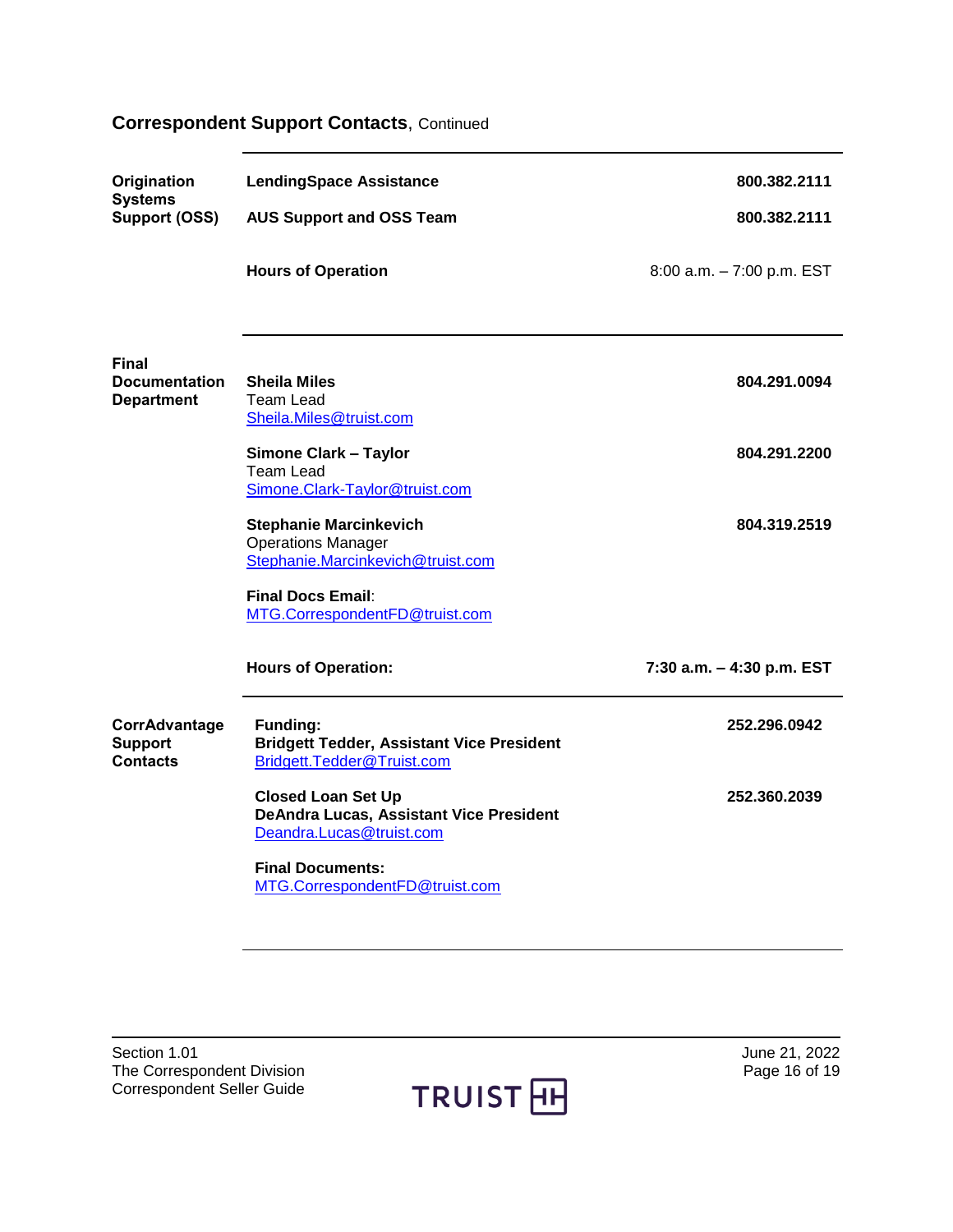## <span id="page-16-0"></span>**Customer Service Support**

<span id="page-16-2"></span><span id="page-16-1"></span>

| Correspondent<br><b>Customer</b><br><b>Service</b> | <b>Correspondent Liaison for Servicing Issues</b><br>(Lenders Only)                                                                                          | 800.382.2111                 |              |  |
|----------------------------------------------------|--------------------------------------------------------------------------------------------------------------------------------------------------------------|------------------------------|--------------|--|
| <b>Support</b>                                     | <b>Servicing Department (Borrowers Only)</b>                                                                                                                 | 800.634.7928<br>804.291.0740 |              |  |
|                                                    | <b>Payoff Department</b>                                                                                                                                     | Facsimile                    | 801.567.6651 |  |
|                                                    |                                                                                                                                                              |                              |              |  |
| <b>Wire Transfer</b>                               |                                                                                                                                                              |                              |              |  |
| <b>Wire Transfer</b>                               | Wire transfer instructions are as follows:                                                                                                                   |                              |              |  |
|                                                    | For payoffs and payments:<br>Truist Bank, Richmond, Virginia<br>ABA 061000104<br><b>Credit: Truist Bank</b><br>Account Number: 201721740                     |                              |              |  |
|                                                    | Borrower Mortgage Loan Number<br><b>Borrower Name</b><br>Purpose: Payoff / Payment and Property address if Payoff                                            |                              |              |  |
|                                                    | Please be certain to use the accounts only for the purpose designated.<br>For proper credit, the wire must reference the borrower's name and account number. |                              |              |  |
|                                                    |                                                                                                                                                              |                              |              |  |

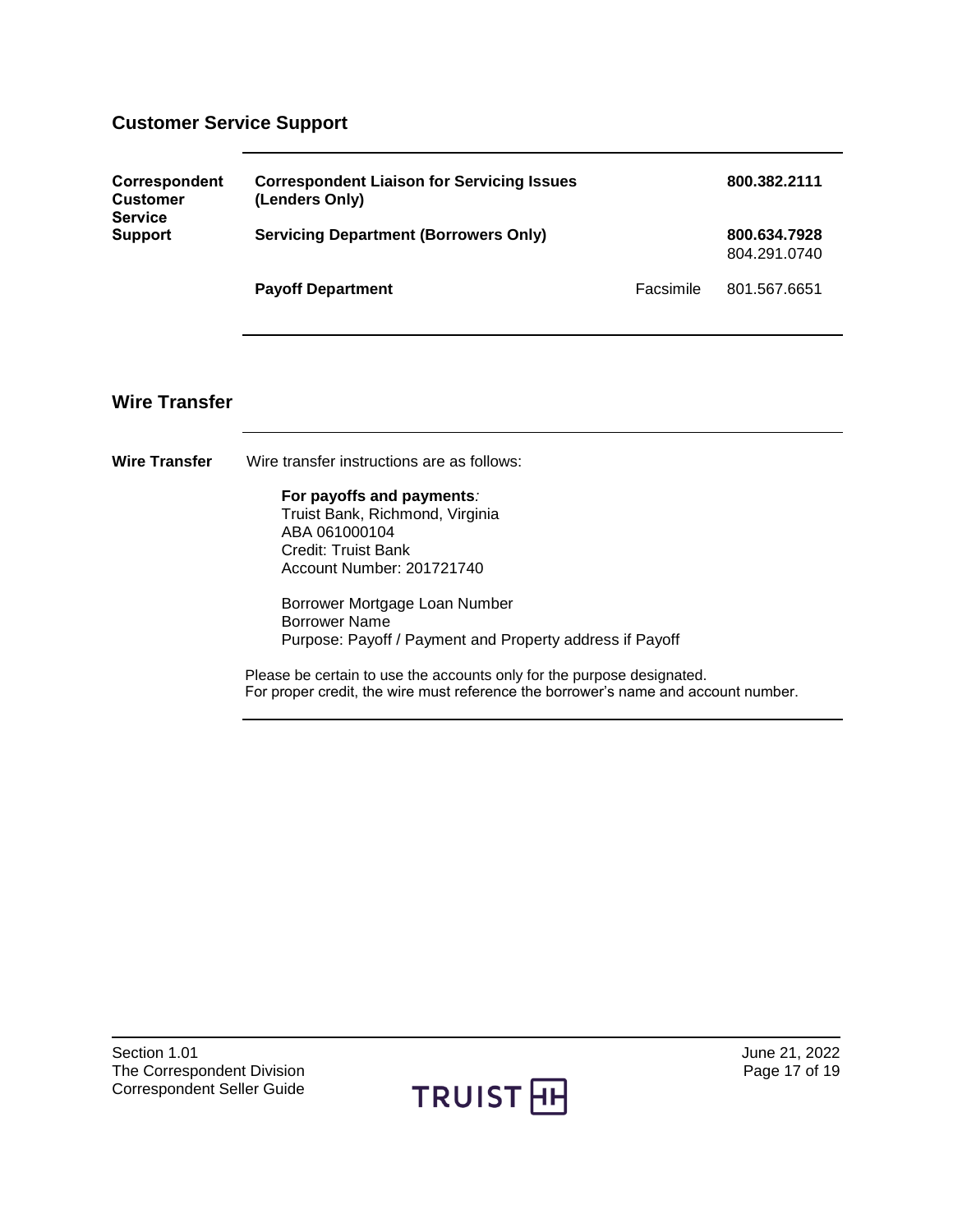### <span id="page-17-0"></span>**Truist Websites**

<span id="page-17-2"></span><span id="page-17-1"></span>

| <b>Business to</b><br><b>Business</b><br>Website –<br>LendingSpace.<br>com                                                                                                                                                                                                                                                                                                                                                                                                         | Truist<br>$\bullet$<br>$\bullet$<br>$\bullet$ | business<br>view loan status using Pipeline Manager,<br>access the online Correspondent Seller Guide | tο | business<br>lenders the ability to perform the following functions on-line:<br>view or download rate sheets and SRP schedules,<br>register and/or lock a loan with immediate confirmation, | website,<br>(https://loanspherelendingspace.bkiconnect.com/tcl/SRVLPSPORTAL/),                                                                                         | LendingSpace<br>offers |
|------------------------------------------------------------------------------------------------------------------------------------------------------------------------------------------------------------------------------------------------------------------------------------------------------------------------------------------------------------------------------------------------------------------------------------------------------------------------------------|-----------------------------------------------|------------------------------------------------------------------------------------------------------|----|--------------------------------------------------------------------------------------------------------------------------------------------------------------------------------------------|------------------------------------------------------------------------------------------------------------------------------------------------------------------------|------------------------|
| <b>Mortgage website for Borrowers</b><br>Our mortgage website is a comprehensive website offering borrowers many<br>timesaving online servicing related options including, but not limited to the following:<br>make a mortgage payment at any time,<br>$\bullet$<br>access current mortgage loan information,<br>$\bullet$<br>update personal information,<br>$\bullet$<br>request a statement or loan documents, and<br>$\bullet$<br>sign up for automatic draft payment option. |                                               |                                                                                                      |    |                                                                                                                                                                                            |                                                                                                                                                                        |                        |
| Delivery of<br><b>Notifications</b>                                                                                                                                                                                                                                                                                                                                                                                                                                                | in LendingSpace.                              |                                                                                                      |    |                                                                                                                                                                                            | Correspondent Clients are responsible for obtaining their underwriting decisions,<br>purchase review pends, and purchases advices by utilizing the Doc Center function |                        |